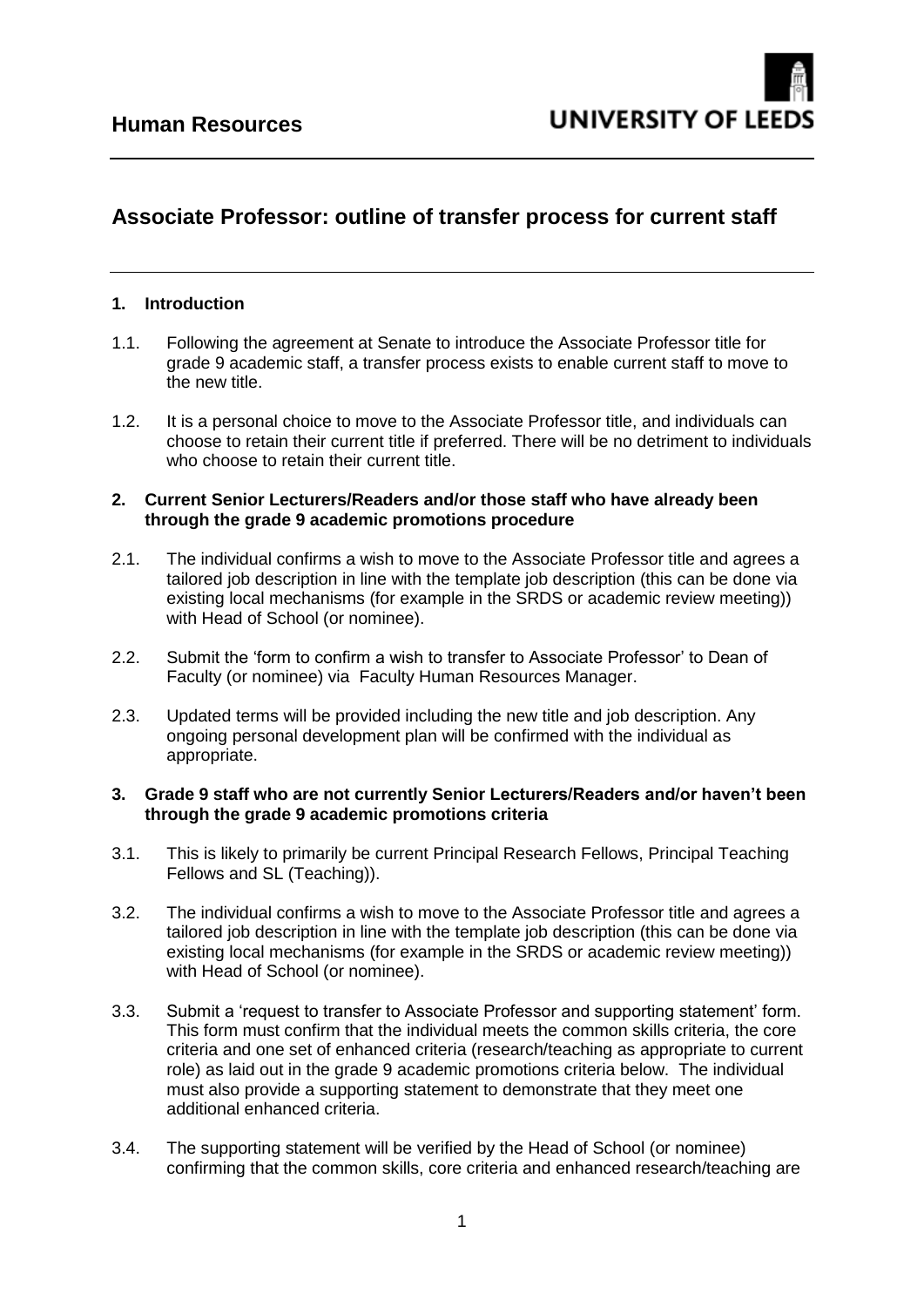being met and providing comment/context on the evidence provided against the additional enhanced criteria and passed to the Dean of Faculty and the Human Resources Manager for consideration and approval.

- 3.5. The Dean of Faculty and Human Resources Manager will take a decision based on whether the individual is undertaking the appropriate range of activity at the appropriate level in line with the Associate Professor role. The Dean and HR Manager may request further information from appropriate sources (e.g. from Pro Deans) if it is felt this is needed in order to make a decision.
- 3.6. Updated terms will be provided including the new title and job description. Any ongoing personal development plan will be confirmed with the individual as appropriate.
- 3.7. Where the individual is not deemed to have met the criteria to transfer to Associate Professor, they will retain their current job title. Where appropriate, a personal development plan will be put in place to enable the individual to develop into the Associate Professor role.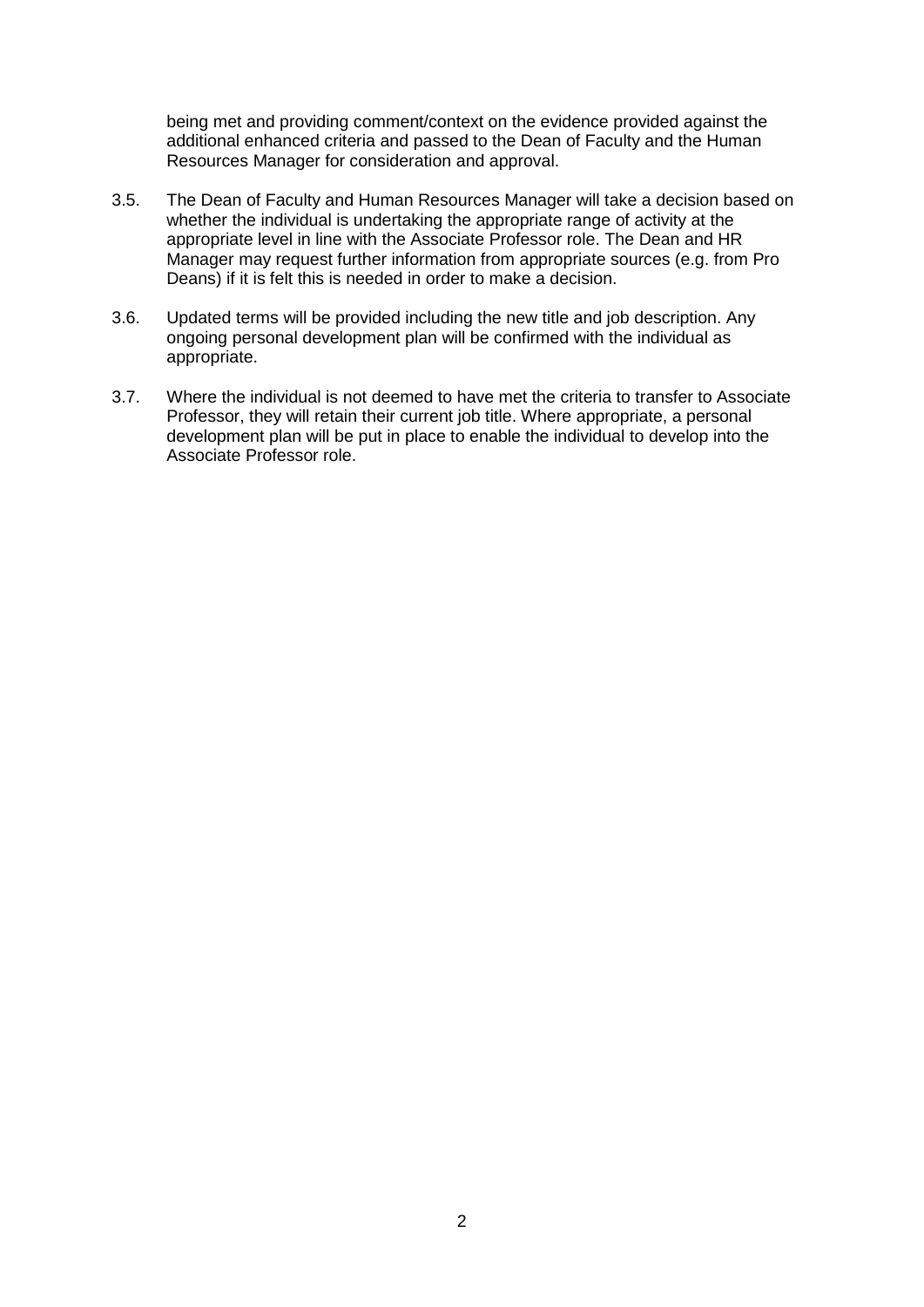| <b>Common Skills</b>                                                                                             | <b>Context</b>                                                                                                                                                                           | <b>Examples</b>                                                                                                                                                                                                                                                                                                                                                                                                                  |
|------------------------------------------------------------------------------------------------------------------|------------------------------------------------------------------------------------------------------------------------------------------------------------------------------------------|----------------------------------------------------------------------------------------------------------------------------------------------------------------------------------------------------------------------------------------------------------------------------------------------------------------------------------------------------------------------------------------------------------------------------------|
|                                                                                                                  |                                                                                                                                                                                          | Applicants should provide their own examples<br>to evidence the criteria and not provide<br>evidence against each example listed below.                                                                                                                                                                                                                                                                                          |
| Provides advice, support and direction<br>to colleagues as appropriate.                                          | All staff are expected to show basic sensitivity to others<br>and to consider other people's needs or feelings.                                                                          | These criteria relate to University values and<br>priorities and apply to all grades.                                                                                                                                                                                                                                                                                                                                            |
| Meets all personal Health and Safety<br>responsibilities and those for any staff<br>or students s/he supervises. | All staff have a basic duty to fulfil their Health and<br>Safety responsibilities as laid down in the Health and<br>Safety policy.                                                       | Individuals and verifiers should confirm that all<br>appropriate training and ongoing development<br>have been undertaken and that there is no<br>evidence to suggest that an individual does not<br>fulfil these criteria.<br>Completion of some compulsory training is<br>recorded and will be used as supporting<br>evidence. Engagement with SRDS and<br>actions agreed from these discussions can<br>also provide evidence. |
| Demonstrates the University's equal<br>opportunities standards.                                                  | This criterion relates to the University value of<br><i>inclusiveness</i>                                                                                                                |                                                                                                                                                                                                                                                                                                                                                                                                                                  |
| Demonstrates the TIFES leadership<br>and management standards where<br>appropriate.                              | All members of staff who have leadership and<br>management responsibilities are expected to<br>demonstrate the capabilities outlined in the TIFES<br>leadership and management standard. |                                                                                                                                                                                                                                                                                                                                                                                                                                  |

| $\overline{A}$ | <b>Core Teaching and Learning</b>                                                                                                                                                          |                                                                                                                                                                                                                                                                                                                                                                                            |                                                                                                                                                                                                                                                      |
|----------------|--------------------------------------------------------------------------------------------------------------------------------------------------------------------------------------------|--------------------------------------------------------------------------------------------------------------------------------------------------------------------------------------------------------------------------------------------------------------------------------------------------------------------------------------------------------------------------------------------|------------------------------------------------------------------------------------------------------------------------------------------------------------------------------------------------------------------------------------------------------|
| A1             | Effectively delivered of his/her own<br>teaching, and of having participated in<br>the assessment and quality assurance<br>of modules or equivalent components<br>of the taught portfolio. | It is accepted that for some staff, especially those on<br>predominantly research contracts, may not undertake<br>extensive teaching activity. However, the University is<br>committed to underpinning its teaching with its<br>research. As such, even those on research contracts<br>are expected to contribute to teaching activity, even if<br>only through occasional guest lectures. | Having delivered high quality teaching as<br>evidenced by positive feedback received from<br>students, colleagues or external examiners.<br>Contributing to the successful delivery of a<br>particular module by leading seminars and/or<br>marking. |
|                |                                                                                                                                                                                            | Therefore, applicants are expected to be able to show<br>how they have taken responsibility for having delivered<br>those parts of the taught portfolio to which they have                                                                                                                                                                                                                 |                                                                                                                                                                                                                                                      |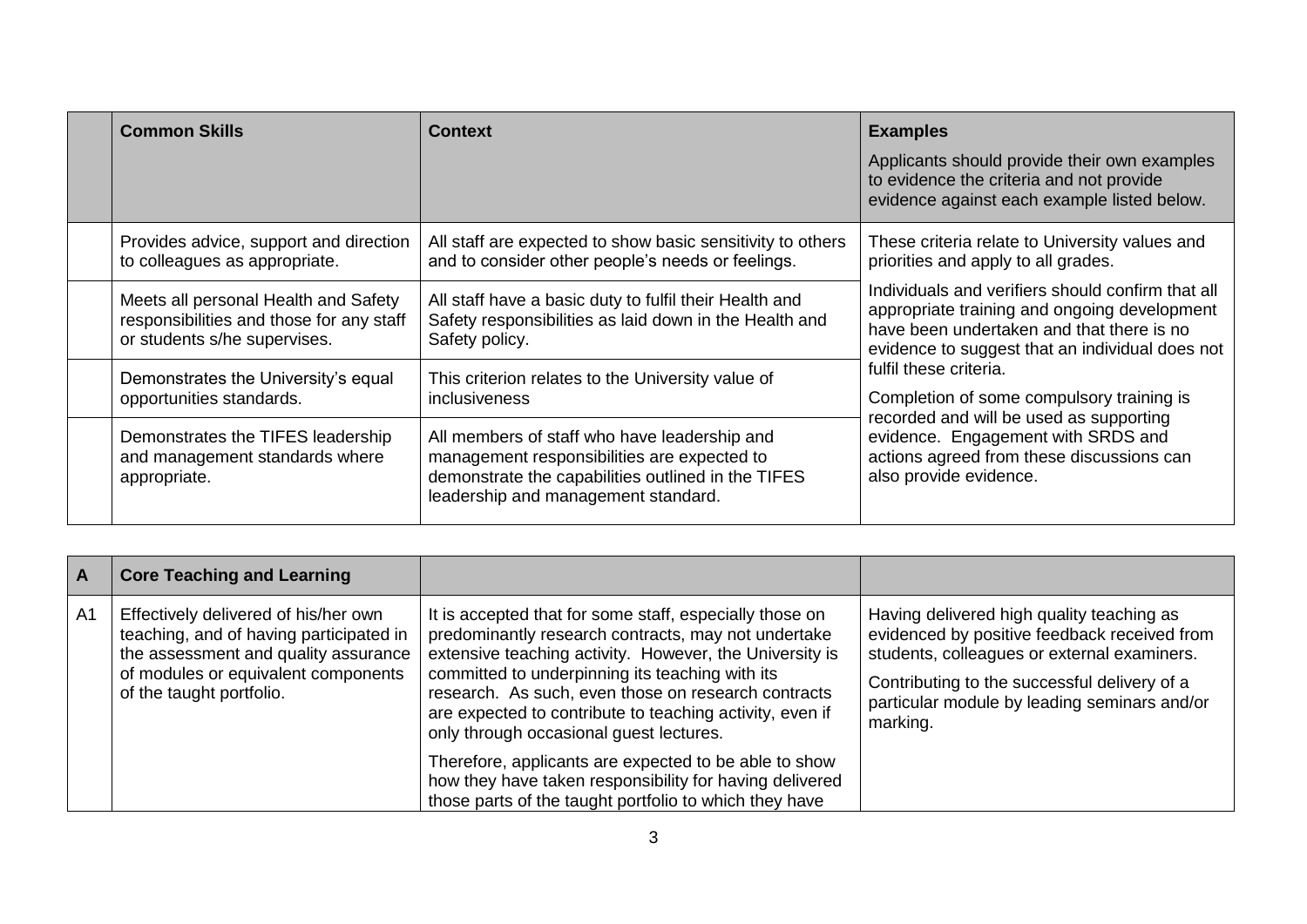|    |                                                                                                                                                                             | been asked to contribute.                                                                                                                                                                                                                                                                                                                                                                                                                                                                                                                                                                            |                                                                                                                                                                                                                                                                                |
|----|-----------------------------------------------------------------------------------------------------------------------------------------------------------------------------|------------------------------------------------------------------------------------------------------------------------------------------------------------------------------------------------------------------------------------------------------------------------------------------------------------------------------------------------------------------------------------------------------------------------------------------------------------------------------------------------------------------------------------------------------------------------------------------------------|--------------------------------------------------------------------------------------------------------------------------------------------------------------------------------------------------------------------------------------------------------------------------------|
| A2 | Engaged in teaching activities which<br>are informed by his/her own or others'<br>research.                                                                                 | This criterion relates to the University objective of<br>translating excellence in research and scholarship into<br>learning opportunities for our students. In order to do<br>this, the University is committed to underpinning<br>teaching with research. As such, it is important that<br>current research is integrated into teaching, and that<br>applicants show how they have taken responsibility for<br>the academic content of those sessions they have<br>delivered.<br>There are two parts to this: one is the teaching activities<br>which the individual engages in, and the second is | Supervising undergraduate and taught<br>postgraduate student projects or dissertations<br>linked to your specific area of research.<br>Updating modules in light of new findings or<br>developments within the discipline and having<br>discussion topics around new research. |
| A3 | Reviewed course content and<br>materials, and where appropriate of<br>having developed, designed and<br>updated materials.                                                  | about ensuring that they impart up-to-date knowledge.<br>Development, design and updating of course materials<br>should be carried out in the context of compliance with<br>quality standards.<br>A course can be a part or a module or a programme.                                                                                                                                                                                                                                                                                                                                                 | Taking responsibility for a particular<br>Undergraduate course.<br>Reviewing and updating the course to ensure<br>that the content and materials were up to date<br>and incorporated current research.                                                                         |
| A4 | Been responsible for reviewing his/her<br>own teaching activities, to ensure that<br>learning outcomes are effectively<br>achieved, taking account of feedback<br>received. | This criteria looks at how you have responded to<br>feedback received.                                                                                                                                                                                                                                                                                                                                                                                                                                                                                                                               | Evidence of responding to student, peer or<br>external examiner feedback.<br>Evidence of reflection on teaching activity.                                                                                                                                                      |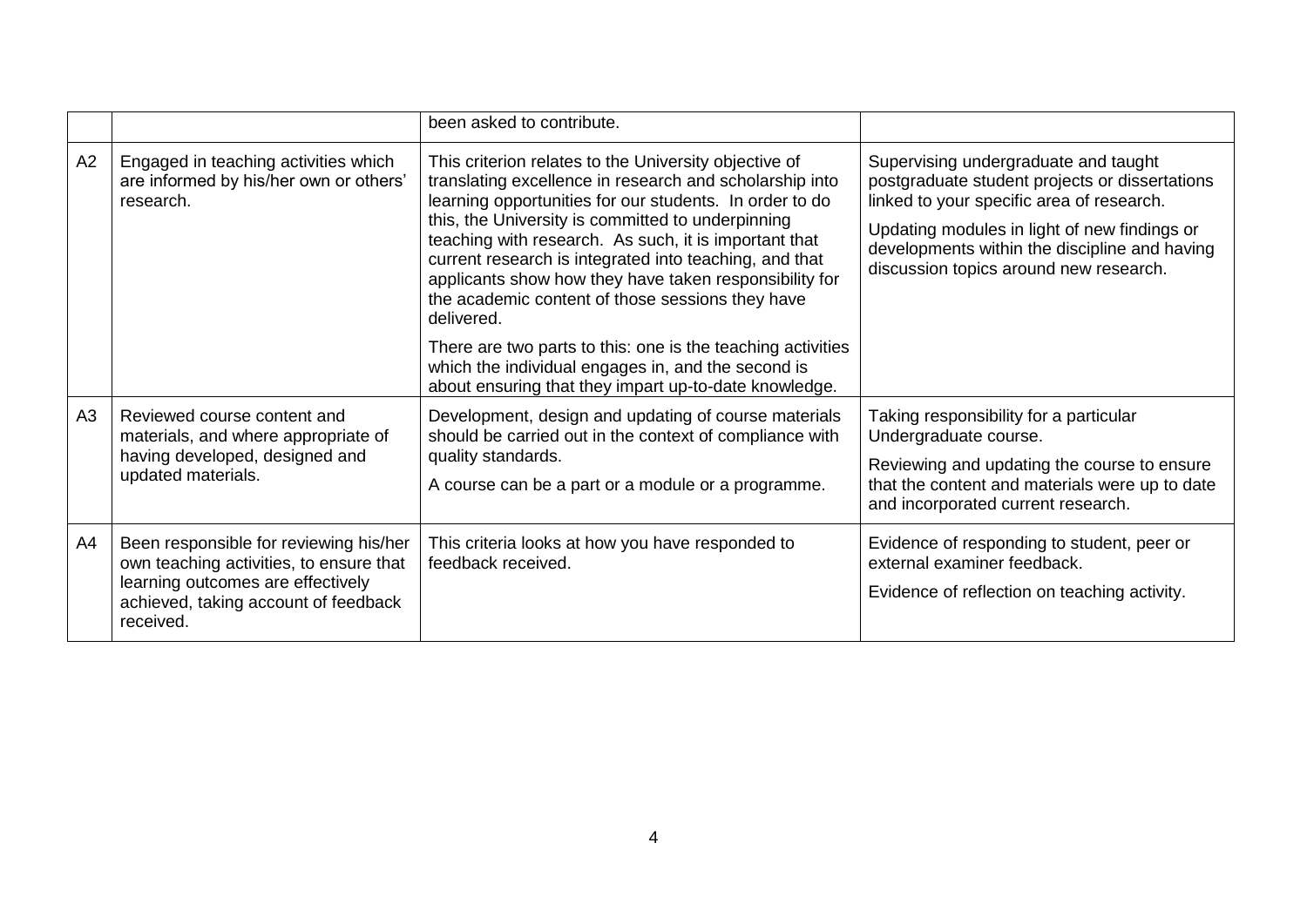| B              | <b>Core Research</b>                                                                                                                                                                                                                                                                      |                                                                                                                                                                                                                                                                                                                                                                                                                                                                                                                     |                                                                                                                                                                                                                                                                                                                                                                                        |
|----------------|-------------------------------------------------------------------------------------------------------------------------------------------------------------------------------------------------------------------------------------------------------------------------------------------|---------------------------------------------------------------------------------------------------------------------------------------------------------------------------------------------------------------------------------------------------------------------------------------------------------------------------------------------------------------------------------------------------------------------------------------------------------------------------------------------------------------------|----------------------------------------------------------------------------------------------------------------------------------------------------------------------------------------------------------------------------------------------------------------------------------------------------------------------------------------------------------------------------------------|
| B <sub>1</sub> | Maintained a portfolio of research<br>activity, developed research proposals<br>and managed significant research<br>projects appropriate to the mode of<br>research being carried out, ensuring<br>completion within appropriate<br>timescales and budgets.                               | Evidence should demonstrate that you have developed<br>different research projects and activities as part of your<br>research portfolio. Evidence should also address your<br>specific responsibilities or contribution to research<br>projects.                                                                                                                                                                                                                                                                    | Evidence of developing and managing a<br>number of research projects and the work<br>involved in ensuring the projects were<br>completed successfully.                                                                                                                                                                                                                                 |
| <b>B2</b>      | Demonstrated a record of attracting<br>the resources necessary to underpin<br>research activity, with some success<br>as appropriate to the discipline.                                                                                                                                   | This criterion relates to securing any type of resource<br>that is necessary for the research being carried out. In<br>many cases this will be project funding, but may be<br>securing access to special collections, travel bursaries,<br>equipment etc. The type of resource secured is likely to<br>depend on the discipline.<br>Please refer to your Faculty Local Benchmark<br>document.                                                                                                                       | Evidence of funding obtained to enable<br>research to be undertaken.                                                                                                                                                                                                                                                                                                                   |
| B <sub>3</sub> | Developed or adapted methodologies<br>and techniques appropriate to the<br>type of research being carried out.                                                                                                                                                                            | Evidence should demonstrate how you have used<br>different methodologies to enable you to address<br>specific research questions.                                                                                                                                                                                                                                                                                                                                                                                   | Appropriate design of a research project.                                                                                                                                                                                                                                                                                                                                              |
| <b>B4</b>      | Disseminated the results of research<br>through appropriate written, oral or<br>other media both internally and<br>externally to the University. This will<br>include a record of regular and<br>continuing publication of original<br>research in quality publications or<br>equivalent. | Evidence should demonstrate a sustained contribution<br>to a research area as well as the impact of your work.<br>Note: given the strategic approach taken by the<br>University in the RAE submission, non-inclusion in the<br>RAE should not in itself be taken to imply that individual<br>members of staff have not met the criteria for<br>promotion. Each individual's outputs should be judged<br>by the promotions committee on its merits to determine<br>whether they have achieved the level required for | A sustained record of regular publication of<br>original research in peer-reviewed publications.<br>Publication of monographs and books,<br>contributions to edited volumes, dictionaries,<br>scholarly editions, catalogues, major research<br>databases and outputs in appropriate media<br>appropriate to the norm of the discipline<br>Presentations at conferences, workshops and |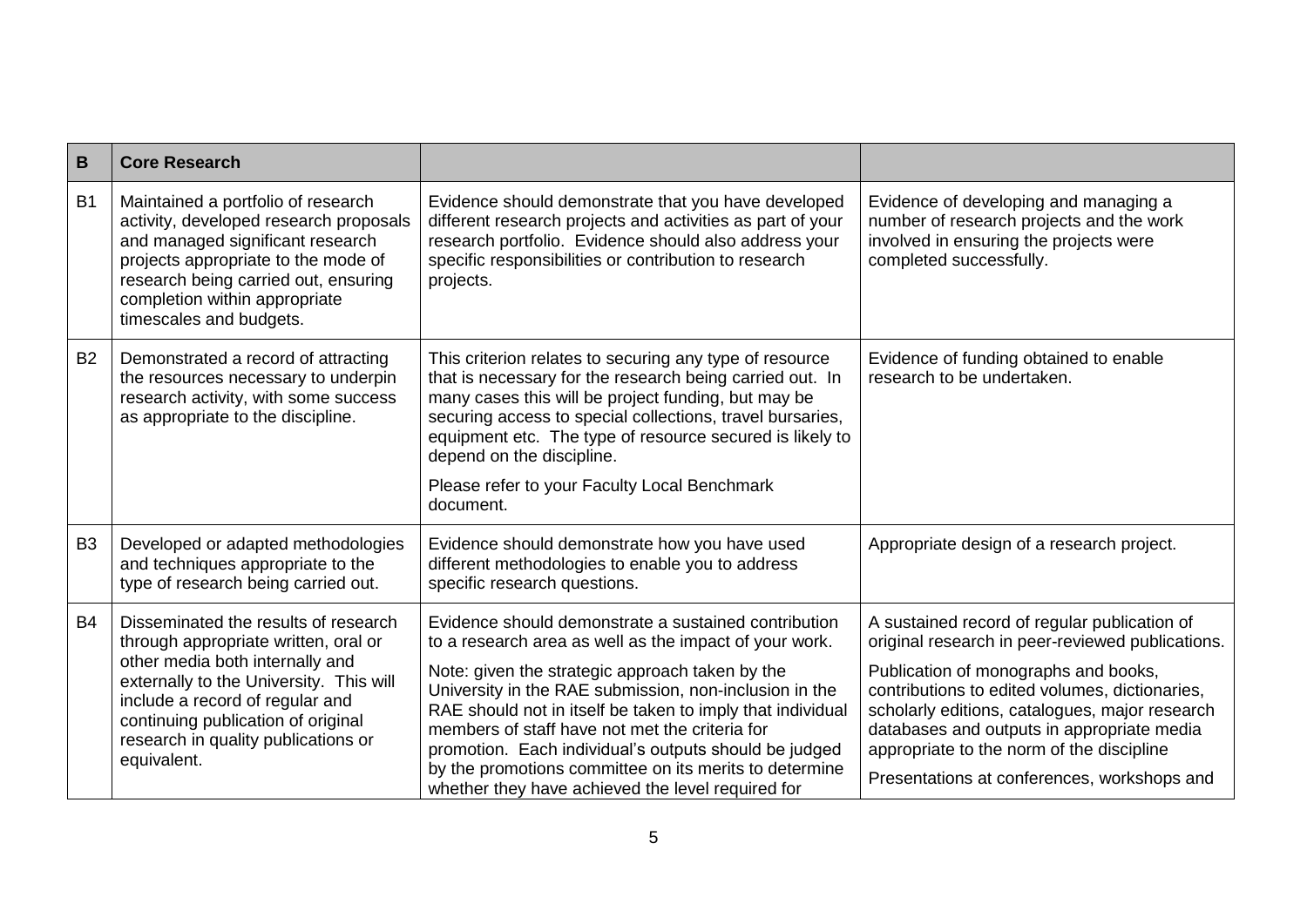|                |                                                                                                                                                   | promotion.                                                                                                                                                                                                                                                                                                                                                     | other forums.                                                                                                                                                                                                                           |
|----------------|---------------------------------------------------------------------------------------------------------------------------------------------------|----------------------------------------------------------------------------------------------------------------------------------------------------------------------------------------------------------------------------------------------------------------------------------------------------------------------------------------------------------------|-----------------------------------------------------------------------------------------------------------------------------------------------------------------------------------------------------------------------------------------|
|                |                                                                                                                                                   | Please refer to your Faculty Local Benchmark<br>document.                                                                                                                                                                                                                                                                                                      | The award of research support funding from<br>University, HE, industry, public sector or other<br>sources including research council and other<br>awards.                                                                               |
| B <sub>5</sub> | Participated successfully in<br>postgraduate student supervision.                                                                                 | Where opportunities for postgraduate student<br>supervision have not been available, you may<br>demonstrate capacity to dispense postgraduate taught<br>program thesis and projects.<br>This criterion does not require the postgraduate student<br>having successfully completed their postgraduate<br>degree, rather it relates to the supervision provided. | Evidence of having supervised or co-<br>supervised postgraduate students.<br>Evidence of the provision of high quality<br>student support though distinctions/awards<br>earned by students for work supervised by<br>you.               |
| B <sub>6</sub> | Contributed to the development of<br>groups and networks to facilitate<br>discussion or application of research<br>within or outside the Faculty. | Evidence can include the development and continuation<br>of a previously established group or network, and what<br>your contribution has been.                                                                                                                                                                                                                 | Participating in and setting up specialist<br>groups.<br>Initiating collaborative research projects.<br>Engaging in collaborative research with<br>experts outside the institution.<br>Setting up research seminars and<br>conferences. |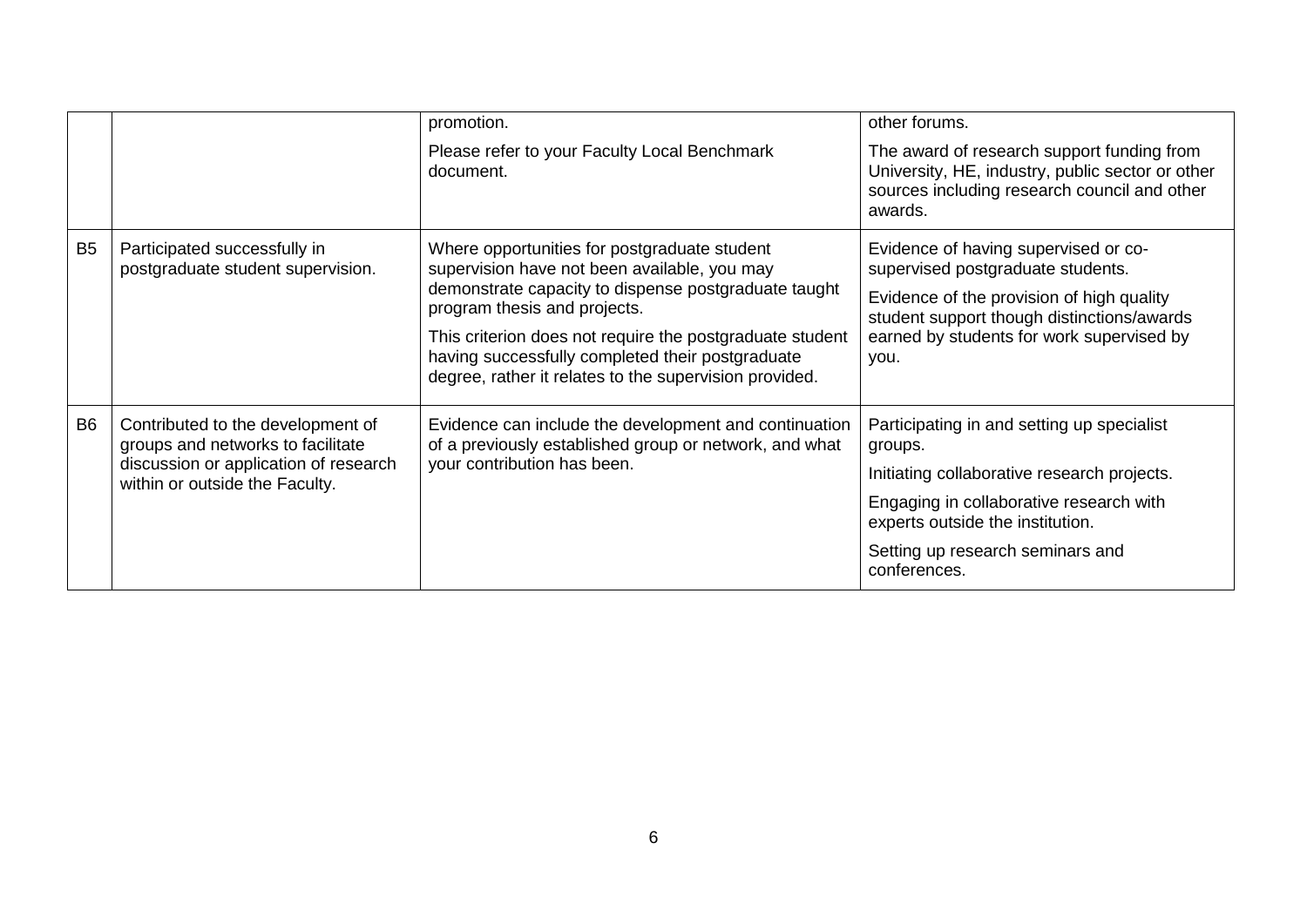| $\overline{c}$ | <b>Core Scholarship</b>                                                                                                                                                                                                                              |                                                                                                                                                                                                                                                                                                                                                                                  |                                                                                                                                                                                            |
|----------------|------------------------------------------------------------------------------------------------------------------------------------------------------------------------------------------------------------------------------------------------------|----------------------------------------------------------------------------------------------------------------------------------------------------------------------------------------------------------------------------------------------------------------------------------------------------------------------------------------------------------------------------------|--------------------------------------------------------------------------------------------------------------------------------------------------------------------------------------------|
| C <sub>1</sub> | Contributed to the development of<br>teaching and assessment practice,<br>proposing changes where                                                                                                                                                    | This may involve the leading of a module or contribution<br>to the overall programme development.                                                                                                                                                                                                                                                                                | Contributing to the development of a new<br>programme in line with changing external<br>requirements.                                                                                      |
|                | appropriate.                                                                                                                                                                                                                                         |                                                                                                                                                                                                                                                                                                                                                                                  | Having a record of continual updating of own<br>modules to reflect developments in research.                                                                                               |
| C <sub>2</sub> | Maintained a portfolio of scholarship,<br>applying his/her work in this area to<br>the teaching environment, or of having<br>engaged with pedagogic and<br>practitioner innovation which has an<br>impact on curriculum development<br>and delivery. | This criterion relates to the overall engagement with the<br>latest innovations in teaching, learning and<br>assessment.                                                                                                                                                                                                                                                         | Evidence of systematic keeping up to date with<br>latest findings in L&T approaches.                                                                                                       |
| C <sub>3</sub> | Developed methodologies and<br>techniques appropriate to the type of<br>scholarship being carried out.                                                                                                                                               |                                                                                                                                                                                                                                                                                                                                                                                  | Having introduced a new or innovative (based<br>on the latest pedagogical findings in the<br>relevant area) approach to student learning or<br>assessment in a module or group of modules. |
| C <sub>4</sub> | Communicated and disseminated<br>aspects of good practice and theory<br>related to teaching and learning within<br>the University or externally.                                                                                                     | Communication and dissemination may take the form of<br>publications, in which case they should be in high<br>quality outputs (see B4). It may be that work is<br>disseminated through textbooks, and should be<br>accompanied by evidence of how it has been received<br>in peer institutions. Communication and dissemination<br>may also occur through conferences, seminars. | Refereed publications on scholarship of<br>education, teaching and learning or curriculum<br>design.                                                                                       |
|                |                                                                                                                                                                                                                                                      |                                                                                                                                                                                                                                                                                                                                                                                  | Publication of teaching materials and evidence<br>that they are used extensively at other HEIS,<br>especially comparable research-intensive<br>universities.                               |
|                |                                                                                                                                                                                                                                                      |                                                                                                                                                                                                                                                                                                                                                                                  | Presenting new ideas and developments at<br>conferences on scholarship of education,<br>teaching and learning or curriculum design.                                                        |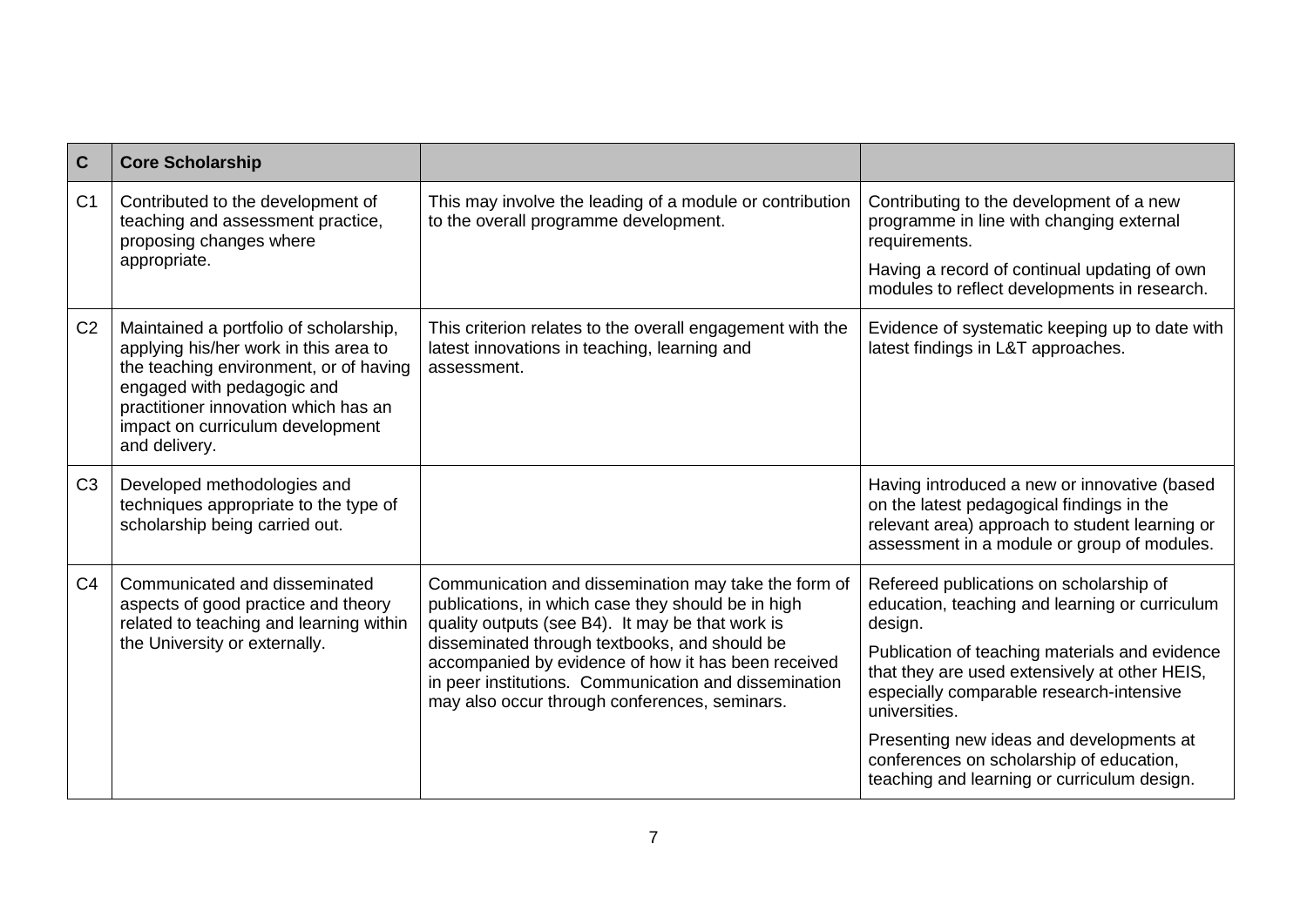| C <sub>5</sub> | Secured any resources needed to<br>carry out scholarship.                                                                                                           | This criterion is about securing any type of resource<br>that is necessary for the research being carried out. In<br>many cases this will be funding, but may be securing<br>access to special collections, travel bursaries,<br>equipment or software etc. The type of resource<br>secured is likely to depend on the discipline.                                                                                                                                                         | Evidence of attracting internal and external<br>funding for a L&T project.                                                                                 |
|----------------|---------------------------------------------------------------------------------------------------------------------------------------------------------------------|--------------------------------------------------------------------------------------------------------------------------------------------------------------------------------------------------------------------------------------------------------------------------------------------------------------------------------------------------------------------------------------------------------------------------------------------------------------------------------------------|------------------------------------------------------------------------------------------------------------------------------------------------------------|
| C <sub>6</sub> | Contributed to the development of<br>groups and networks to facilitate<br>discussion or application of<br>pedagogical developments within or<br>outside the School. | Whilst it is only necessary to provide evidence of having<br>disseminated aspects of having contributed to the<br>development of groups and networks within or outside<br>the School, if applicants are able to provide examples<br>within both contexts, they are encouraged to do so.<br>Equally, 'outside the School' can be interpreted with as<br>broad a scope as necessary – examples of activity<br>within the Faculty, University or outside the University<br>would be accepted. | Making presentations to L&T conference on a<br>pedagogical innovation.<br>Being involved in a L&T networking looking at<br>assessment or blended learning. |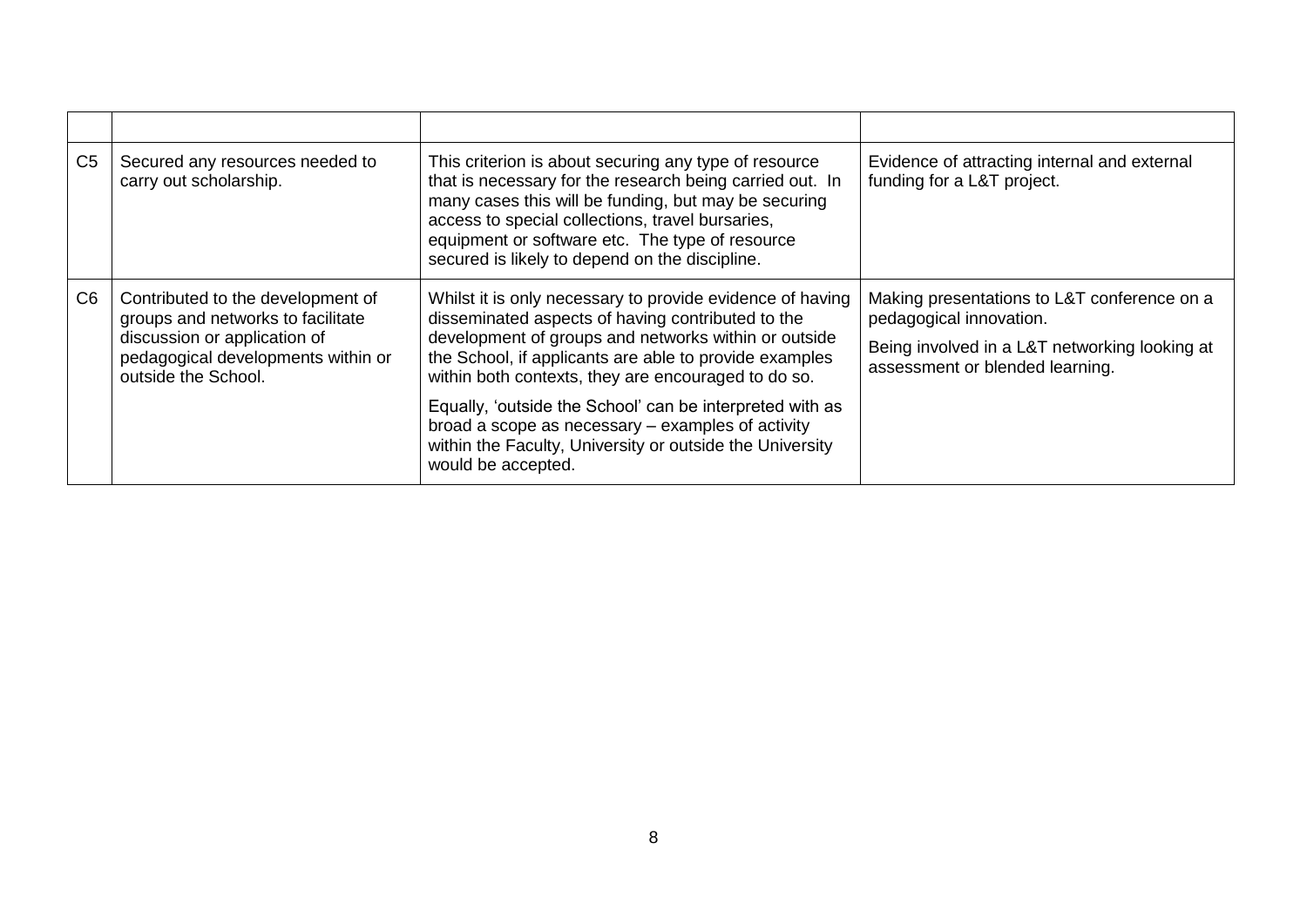| D              | <b>Core Academic Leadership</b>                                                                               |                                                                                                                                                                                                                                                                                 |                                                                                                                            |
|----------------|---------------------------------------------------------------------------------------------------------------|---------------------------------------------------------------------------------------------------------------------------------------------------------------------------------------------------------------------------------------------------------------------------------|----------------------------------------------------------------------------------------------------------------------------|
| D <sub>1</sub> | Provided leadership and direction to a<br>body of people or an area of work.                                  | This could be demonstrated through management of a<br>team or responsibility for specific areas of<br>organisational activity within the School.                                                                                                                                | Taking of leadership and/or direction for<br>academic issues such as widening<br>participation.                            |
|                |                                                                                                               |                                                                                                                                                                                                                                                                                 | Managing a project which involves external<br>partners.                                                                    |
|                |                                                                                                               |                                                                                                                                                                                                                                                                                 | Managing staff (technical, administrative).                                                                                |
| D <sub>2</sub> | Provided input into decisions which<br>impact on the future direction of the                                  | This could be demonstrated through:<br>contributions to a committee, group or other decision-                                                                                                                                                                                   | Representing the department in strategic<br>issues with other parts of the University.                                     |
|                | area, team, subject or discipline.                                                                            | making body;<br>contributions to the external academic community.                                                                                                                                                                                                               | Leading an investigation or review into a<br>particular aspect of departmental work that<br>leads to proposals for change. |
|                |                                                                                                               |                                                                                                                                                                                                                                                                                 | Being a member of scholarship panel, member<br>of faculty/university panel concerned with<br>academic activity.            |
| D <sub>3</sub> | Taken an active role in fostering the<br>development of and encouraging less<br>experienced members of staff. | It is expected that members of staff at this level will<br>have had the opportunity to act as a mentor to less<br>experienced staff, who can include, post-docs or<br>teaching staff. It does not have to be limited to<br>academic (including research or teaching) staff, but | Taking responsibility for the mentoring and<br>guidance of a junior colleague.                                             |
|                |                                                                                                               |                                                                                                                                                                                                                                                                                 | <b>SRDS Reviewer</b>                                                                                                       |
|                |                                                                                                               |                                                                                                                                                                                                                                                                                 | Research mentor                                                                                                            |
|                |                                                                                                               | could also include fostering the development of<br>members of the support or professional & managerial                                                                                                                                                                          | Probation supervisor                                                                                                       |
|                |                                                                                                               | staff.                                                                                                                                                                                                                                                                          | <b>ULTA/Teaching Certificate Mentor</b>                                                                                    |
|                |                                                                                                               | Evidence should demonstrate providing advice, support<br>and feedback, and capacity to do this could be shown<br>through the supervision of Demonstrating and Tutorial<br>Assistants.                                                                                           |                                                                                                                            |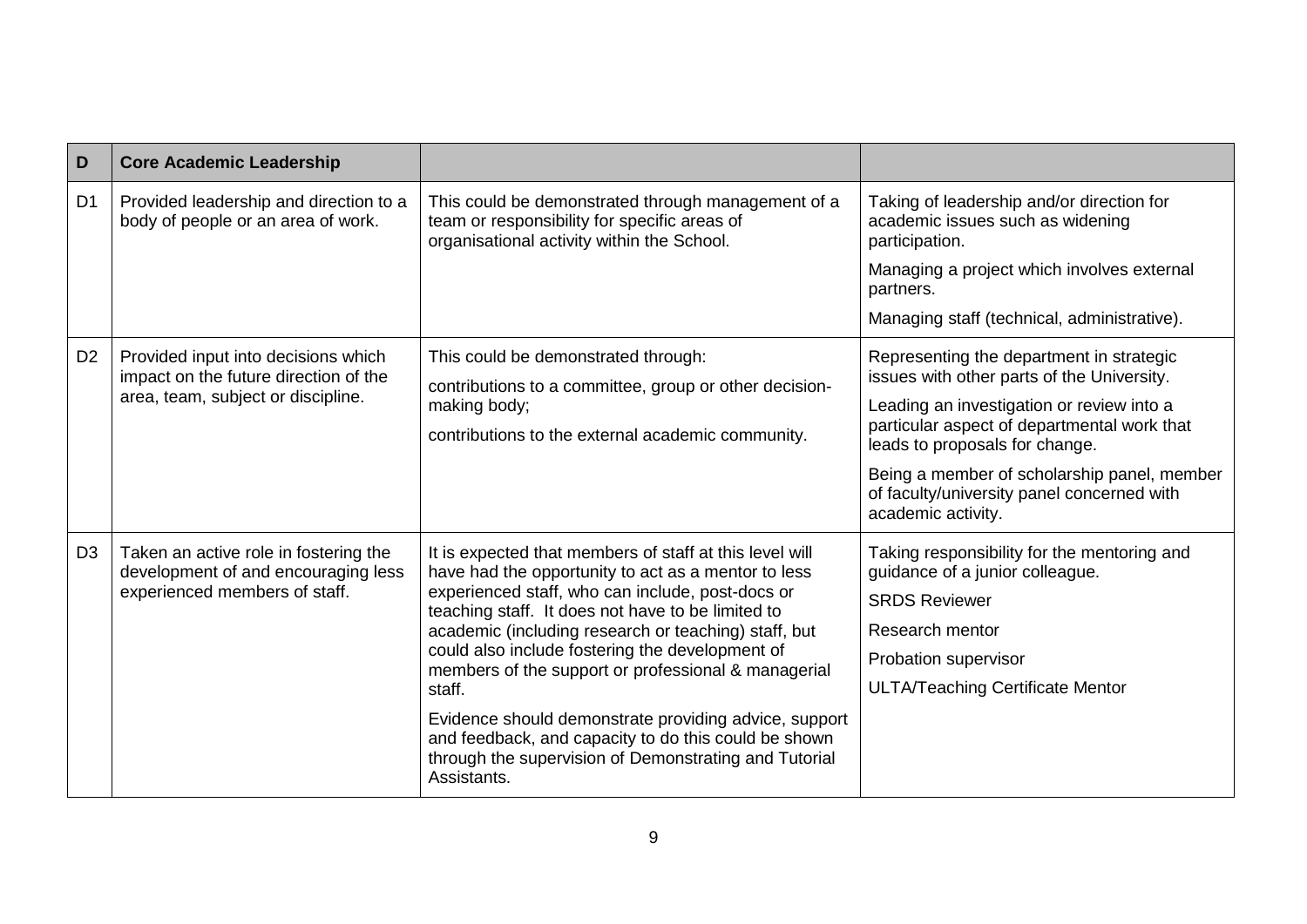| E              | <b>Enhanced Teaching and Learning</b>                                                                                                                                      |                                                                                                                                                                                                                                                                                                                                                                                                                                              |                                                                                                                                                                                                                              |
|----------------|----------------------------------------------------------------------------------------------------------------------------------------------------------------------------|----------------------------------------------------------------------------------------------------------------------------------------------------------------------------------------------------------------------------------------------------------------------------------------------------------------------------------------------------------------------------------------------------------------------------------------------|------------------------------------------------------------------------------------------------------------------------------------------------------------------------------------------------------------------------------|
| E1             | Made sustained contributions to<br>school policy and practice in teaching.                                                                                                 | This criterion relates to on-going involvement and/or<br>engagement with the school's L&T strategy and how<br>this is taken forward and implemented.                                                                                                                                                                                                                                                                                         | Being a member of the School L&T<br>Committee, contributing to discussions and<br>decisions relating to L&T.                                                                                                                 |
|                |                                                                                                                                                                            |                                                                                                                                                                                                                                                                                                                                                                                                                                              | Be part of a major review group leading to<br>changes to major parts of the curriculum.                                                                                                                                      |
|                |                                                                                                                                                                            |                                                                                                                                                                                                                                                                                                                                                                                                                                              | Being on a working group to review and<br>develop modules in light of changes to school<br>policy on L&T.                                                                                                                    |
| E <sub>2</sub> | Played a significant role in developing<br>the direction of teaching and learning<br>within the discipline or subject area<br>within the institution.                      | This criterion is intended to be broader than running<br>your own courses but not unachievable for those who<br>have not been part of the L&T Committee.                                                                                                                                                                                                                                                                                     | Working with the Programme Leader to identify<br>appropriate L&T objectives for the programme<br>to ensure that modules are developed and<br>revised against these objectives for approval<br>through university procedures. |
| E <sub>3</sub> | Demonstrated the capacity to lead<br>innovation in the development or<br>modernisation of the subject<br>curriculum, assessment and<br>pedagogy within the school/faculty. | Individuals may evidence this capacity through having<br>experience of innovation in the development or the<br>modernisation of one or more aspects in line with<br>collegial processes and working with others. However,<br>this capacity may be demonstrated through other<br>examples, but activities put forward to evidence this<br>criterion must demonstrate that (i) individuals can<br>innovate and (ii) they also show leadership. | Leading and taking responsibility for the design<br>and development of a programme or group of<br>modules.<br>Leading a systematic development relating to<br>pedagogy or assessment across the school.                      |
|                |                                                                                                                                                                            | Innovative teaching methods within the subject rather<br>than within the School as a whole - taking opportunities<br>to try new things out.                                                                                                                                                                                                                                                                                                  |                                                                                                                                                                                                                              |
| E <sub>4</sub> | Reviewed and where necessary<br>revised the learning outcomes for<br>those taught components for which                                                                     | It is expected that there will always have been a<br>process of review, even if as a result on rare occasions                                                                                                                                                                                                                                                                                                                                | Engaging in a systematic review of own<br>teaching components.                                                                                                                                                               |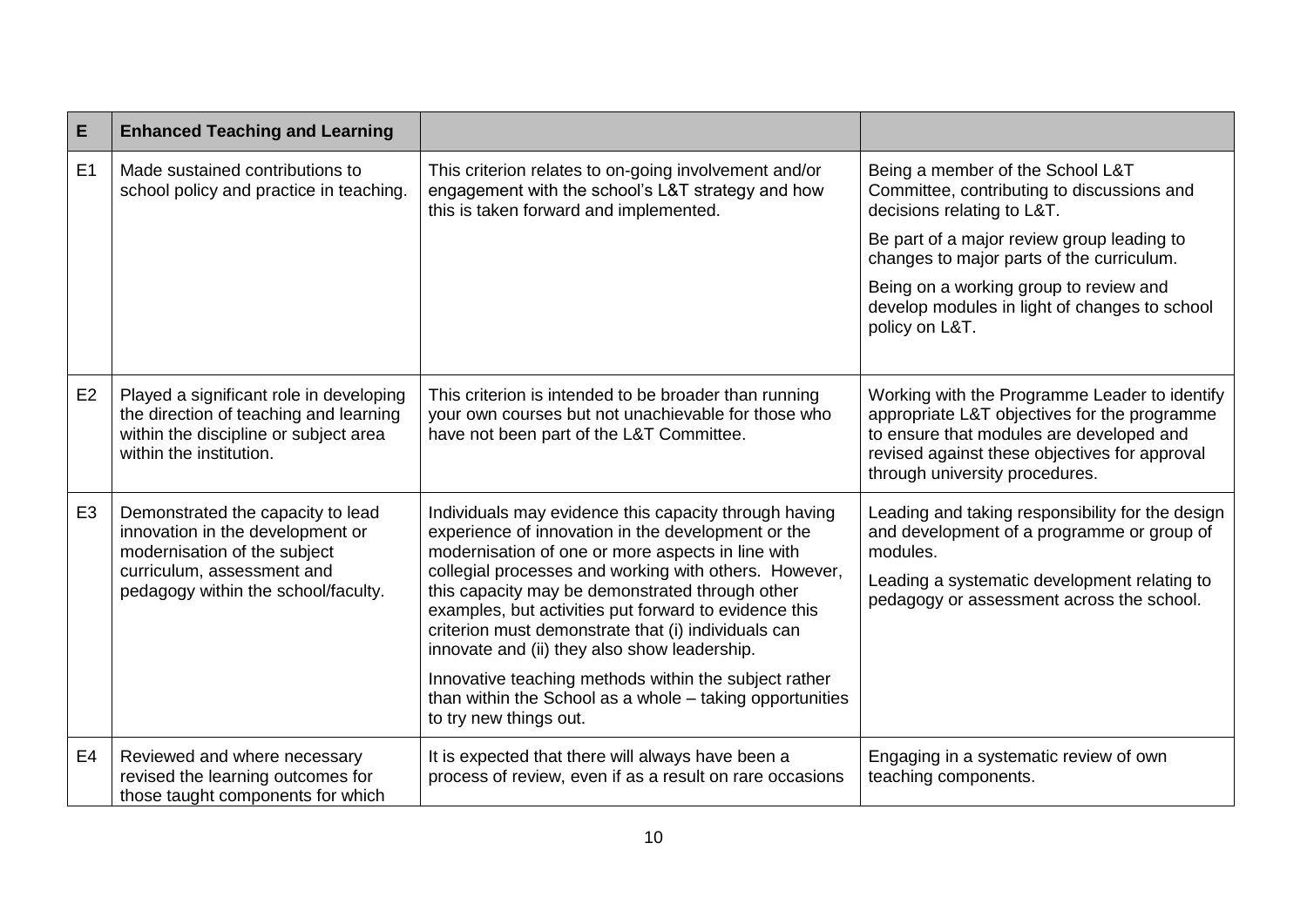|                | s/he is responsible.                                                                                                                                                                                                         | there have been no revisions to the learning outcomes.                                                                                                      |                                                                                                                                                                                                                                                                                                                                                                                                                                                                                                              |
|----------------|------------------------------------------------------------------------------------------------------------------------------------------------------------------------------------------------------------------------------|-------------------------------------------------------------------------------------------------------------------------------------------------------------|--------------------------------------------------------------------------------------------------------------------------------------------------------------------------------------------------------------------------------------------------------------------------------------------------------------------------------------------------------------------------------------------------------------------------------------------------------------------------------------------------------------|
| E <sub>5</sub> | Responsibility for enhancing the<br>quality of learning opportunities within<br>the School/Institute, aligning student<br>learning needs with learning<br>opportunities to enhance the quality of<br>the student experience. | Evidence should demonstrate a clear focus on the<br>quality and provision of student learning with<br>responsibility for their development and enhancement. | Having led a programme review.<br>Taking responsibility for reviewing a particular<br>approach to L&T or assessment across the<br>school.<br>Having led a school-wide review of<br>programmes to enhance student learning<br>opportunities.<br>Taking responsibility for the quality<br>enhancement of a particular aspect of L&T<br>within the school, such as leading on blended<br>learning/assessment.<br>Using own VLE skills to facilitate colleagues<br>innovation to enhance learning opportunities. |
| E <sub>6</sub> | Provided support and guidance to<br>students, taking into account<br>individual circumstances, working to<br>resolve issues and recognising when<br>and how to involve specialist parties.                                   |                                                                                                                                                             | As Academic/Personal tutor, providing<br>effective/personalised support, liaising with<br>appropriate specialised parties.<br>Developing fresh approaches to student<br>support                                                                                                                                                                                                                                                                                                                              |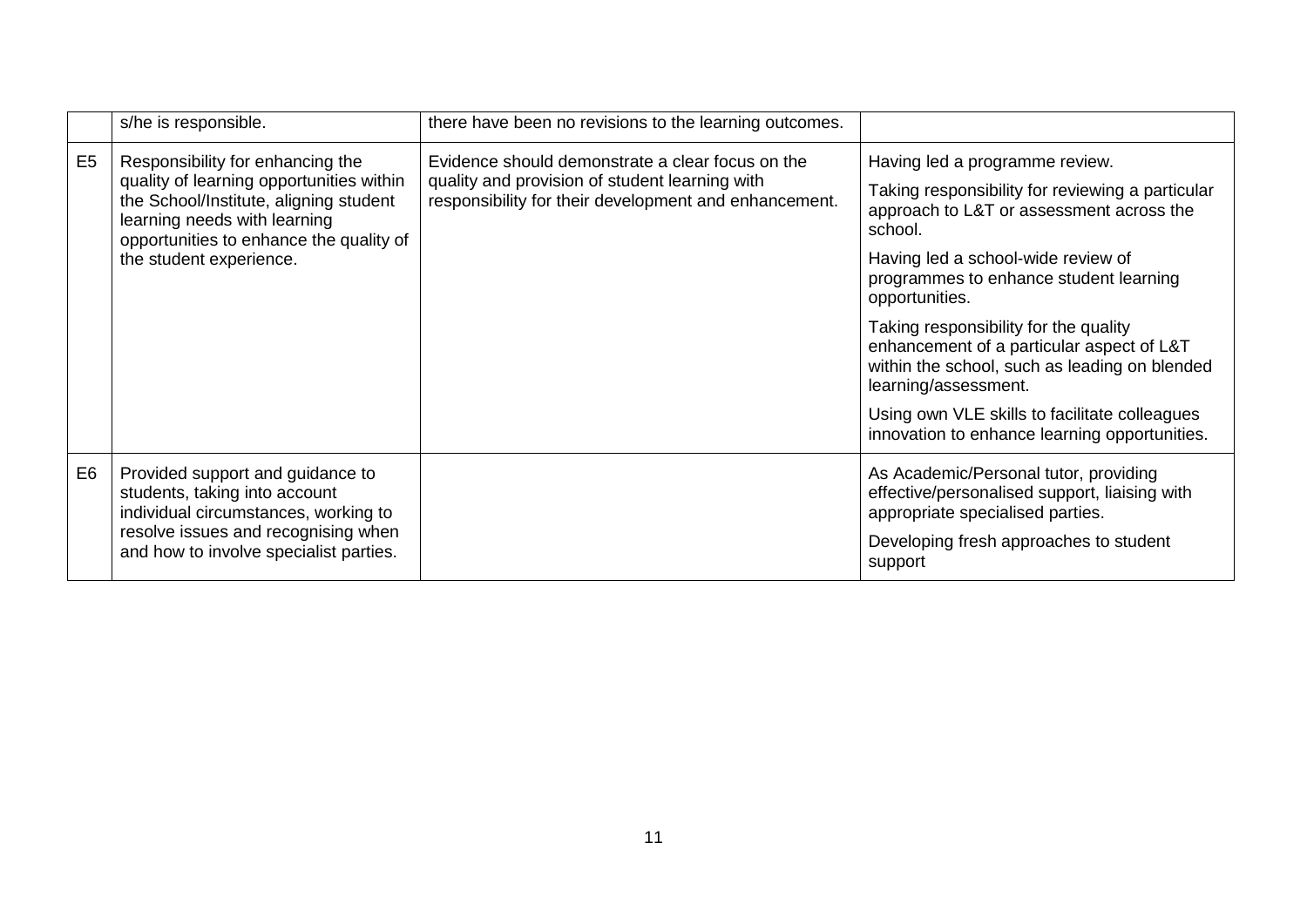| F              | <b>Enhanced Research</b>                                                                                                                                                                                                                                         |                                                                                                                                                                |                                                                                                                        |
|----------------|------------------------------------------------------------------------------------------------------------------------------------------------------------------------------------------------------------------------------------------------------------------|----------------------------------------------------------------------------------------------------------------------------------------------------------------|------------------------------------------------------------------------------------------------------------------------|
| F <sub>1</sub> | Established him/herself as an<br>authority within his/her subject.                                                                                                                                                                                               | Include any relevant evidence of impact of research<br>within the subject.                                                                                     | Through regular invitations to national or<br>international conferences to give invited<br>lectures.                   |
|                |                                                                                                                                                                                                                                                                  |                                                                                                                                                                | Regularly being invited to give key note<br>speeches.                                                                  |
|                |                                                                                                                                                                                                                                                                  |                                                                                                                                                                | Invited to give evidence to government<br>agencies or committees or involvement of<br>national policy working groups.  |
| F <sub>2</sub> | Demonstrated a sustained<br>programme of research activity and a<br>continuing track record of                                                                                                                                                                   | Evidence should demonstrate that you are on an<br>upward trajectory in terms of your research and this is<br>reflected in the quality of your research output. | Having a record of high quality publications,<br>derived from a succession of successful<br>completed awards/projects. |
|                | dissemination of original research in<br>high quality publications or other<br>media.                                                                                                                                                                            | Please refer to your Faculty Local Benchmark<br>document.                                                                                                      | Having record of commissioned publications.                                                                            |
|                |                                                                                                                                                                                                                                                                  |                                                                                                                                                                | Having a record of organizing successful major<br>conference                                                           |
|                |                                                                                                                                                                                                                                                                  |                                                                                                                                                                | Having been responsible for initiating a<br>significant new line of research.                                          |
| F <sub>3</sub> | Provided evidence of a sustained<br>ability to develop and lead a major<br>programme of individual or<br>collaborative research, conducting<br>original investigations and taking the<br>responsibility for the management of<br>resources, including budgets as | Where there are budgetary responsibilities for a<br>research project, evidence should be included here.<br>This can be related to planning your own research.  | Being responsible for a major research project<br>or a series of related outputs, from inception to<br>completion.     |
|                |                                                                                                                                                                                                                                                                  |                                                                                                                                                                | Having clear leadership involvement and<br>specific responsibilities in terms of managing<br>the project/activities.   |
|                | appropriate, and managing deadlines<br>to ensure timely completion.                                                                                                                                                                                              |                                                                                                                                                                | Having a record of planning a conference or<br>series of conferences.                                                  |
|                |                                                                                                                                                                                                                                                                  |                                                                                                                                                                |                                                                                                                        |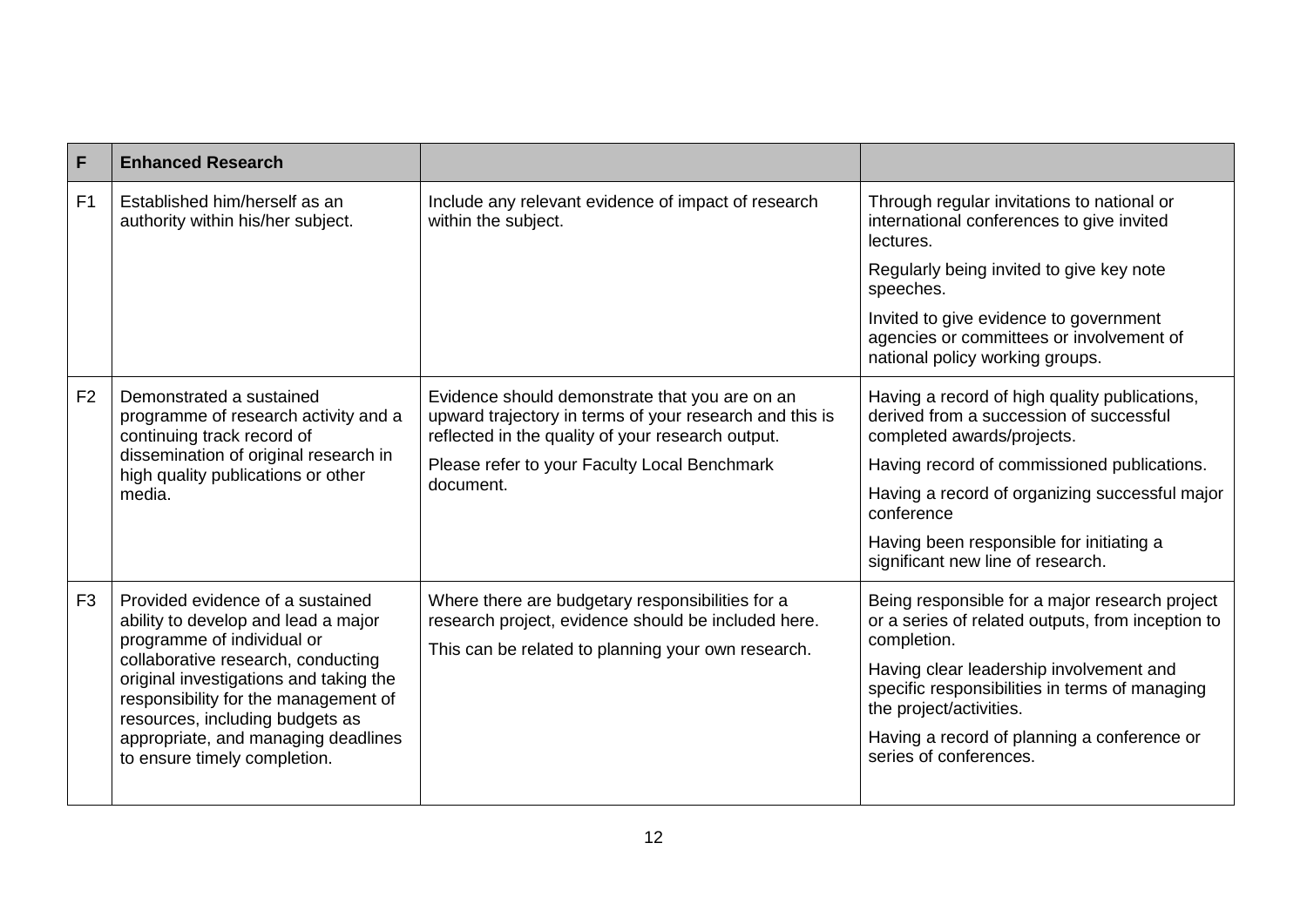| F <sub>4</sub> | Provided evidence of continued<br>success in obtaining significant<br>research funding or other resources to<br>underpin research, as appropriate to<br>the discipline, through competitive and<br>peer reviewed processes | This criterion is about continually being able to secure<br>the resources necessary to support independent<br>research. In many cases this will be financial support,<br>but it is recognised that the level of support needed will<br>be discipline specific. In some cases, particularly in the<br>arts and social sciences, securing financial resources<br>may be less important that securing other resources,<br>although it is expected that there may often be a<br>competitive/peer-review element to this. In such cases,<br>this should be detailed.<br>Please refer to your Faculty Local Benchmark<br>document. | Having a record of successful research funding<br>as Principal Investigator or Co-investigator with<br>substantial input.<br>Attracting funding to run seminar<br>series/conferences.<br>Having as record of major research leave<br>awards<br>Having record of a Visiting Leverhulme<br>Fellowship.<br>Having record of an AHRC Fellowship. |
|----------------|----------------------------------------------------------------------------------------------------------------------------------------------------------------------------------------------------------------------------|------------------------------------------------------------------------------------------------------------------------------------------------------------------------------------------------------------------------------------------------------------------------------------------------------------------------------------------------------------------------------------------------------------------------------------------------------------------------------------------------------------------------------------------------------------------------------------------------------------------------------|----------------------------------------------------------------------------------------------------------------------------------------------------------------------------------------------------------------------------------------------------------------------------------------------------------------------------------------------|
| F <sub>5</sub> | Played an active and significant role in<br>the strategic direction and<br>development of the research area.                                                                                                               | This may relate to academic leadership across a school<br>or particular responsibility within a research group or for<br>a particular research area.                                                                                                                                                                                                                                                                                                                                                                                                                                                                         | Having substantial contribution to the strategic<br>development of an area of the school's<br>research.<br>Taking responsibility for the overall direction<br>and strategic development of a particular<br>programme of research.                                                                                                            |
|                |                                                                                                                                                                                                                            |                                                                                                                                                                                                                                                                                                                                                                                                                                                                                                                                                                                                                              | Having led a research theme within a school,<br>shaping its strategic positioning and<br>development.                                                                                                                                                                                                                                        |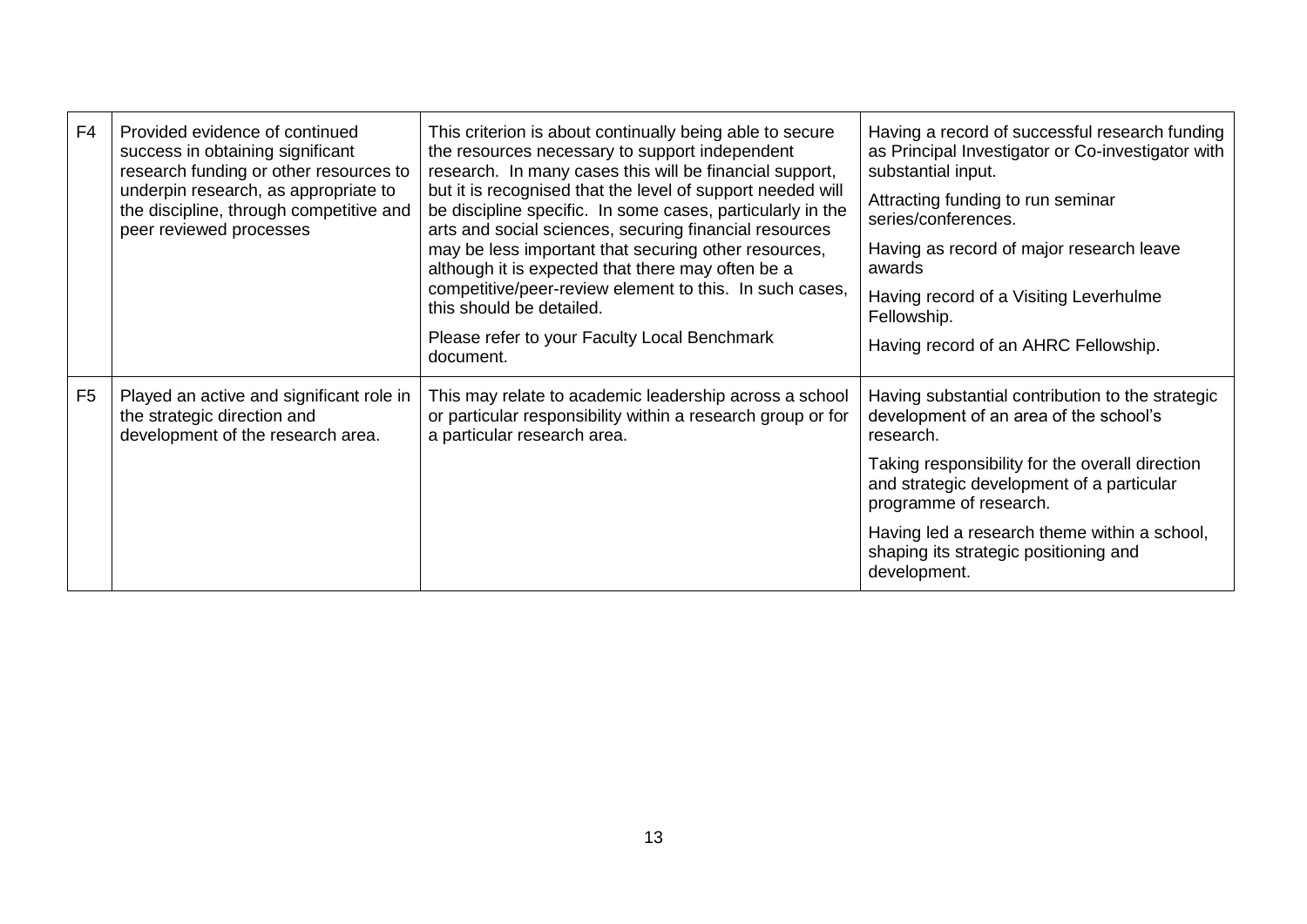| G              | <b>Enhanced Scholarship</b>                                                                                                                                                                             |                                                                                                                                                                                                                                                                                                                                                                                                                                        |                                                                                                                                                                                                                                                                                                                                                                                                                                                                                                          |
|----------------|---------------------------------------------------------------------------------------------------------------------------------------------------------------------------------------------------------|----------------------------------------------------------------------------------------------------------------------------------------------------------------------------------------------------------------------------------------------------------------------------------------------------------------------------------------------------------------------------------------------------------------------------------------|----------------------------------------------------------------------------------------------------------------------------------------------------------------------------------------------------------------------------------------------------------------------------------------------------------------------------------------------------------------------------------------------------------------------------------------------------------------------------------------------------------|
| G <sub>1</sub> | Developed and led a programme of<br>high quality research, systematic<br>investigation or other ongoing<br>academic activity relating to learning<br>and teaching.                                      | Please refer to your Faculty Local Benchmark<br>document.                                                                                                                                                                                                                                                                                                                                                                              | Having successfully completed a series of<br>research activity to investigate a particular<br>aspect of L&T.                                                                                                                                                                                                                                                                                                                                                                                             |
| G <sub>2</sub> | Provided evidence of integration of<br>current research, practice and<br>innovative approaches to teaching,<br>learning or assessment in the<br>discipline or professional specialism<br>into teaching. |                                                                                                                                                                                                                                                                                                                                                                                                                                        | Having led the design and development of a<br>programme or group of modules directly<br>informed by the latest developments in<br>pedagogical/curricula assessment.<br>Having redesigned and developed own<br>approach to teaching, based on latest<br>pedagogical scholarship and research.                                                                                                                                                                                                             |
| G <sub>3</sub> | Communicated and disseminated<br>aspects of good practice and<br>theoretical ideas about teaching and<br>learning both within the University and<br>in the external arena.                              | Communication and dissemination may take the form of<br>publications, in which case they should be in high<br>quality outputs (see F2). It may be that work is<br>disseminated through textbooks, and this should be<br>with well-respected publishers, and should be<br>accompanied by evidence of how it has been received<br>in peer institutions. Communication and dissemination<br>may also occur through conferences, seminars. | Refereed publications on scholarship of<br>education, teaching and learning or curriculum<br>design.<br>Publication of teaching materials and evidence<br>that they are used extensively at other HEIS,<br>especially comparable research-intensive<br>universities.<br>Presenting new ideas and developments at<br>conferences on scholarship of education,<br>teaching and learning or curriculum design.<br>Having developed a teaching guide for a<br><b>Higher Education Academy Subject Centre</b> |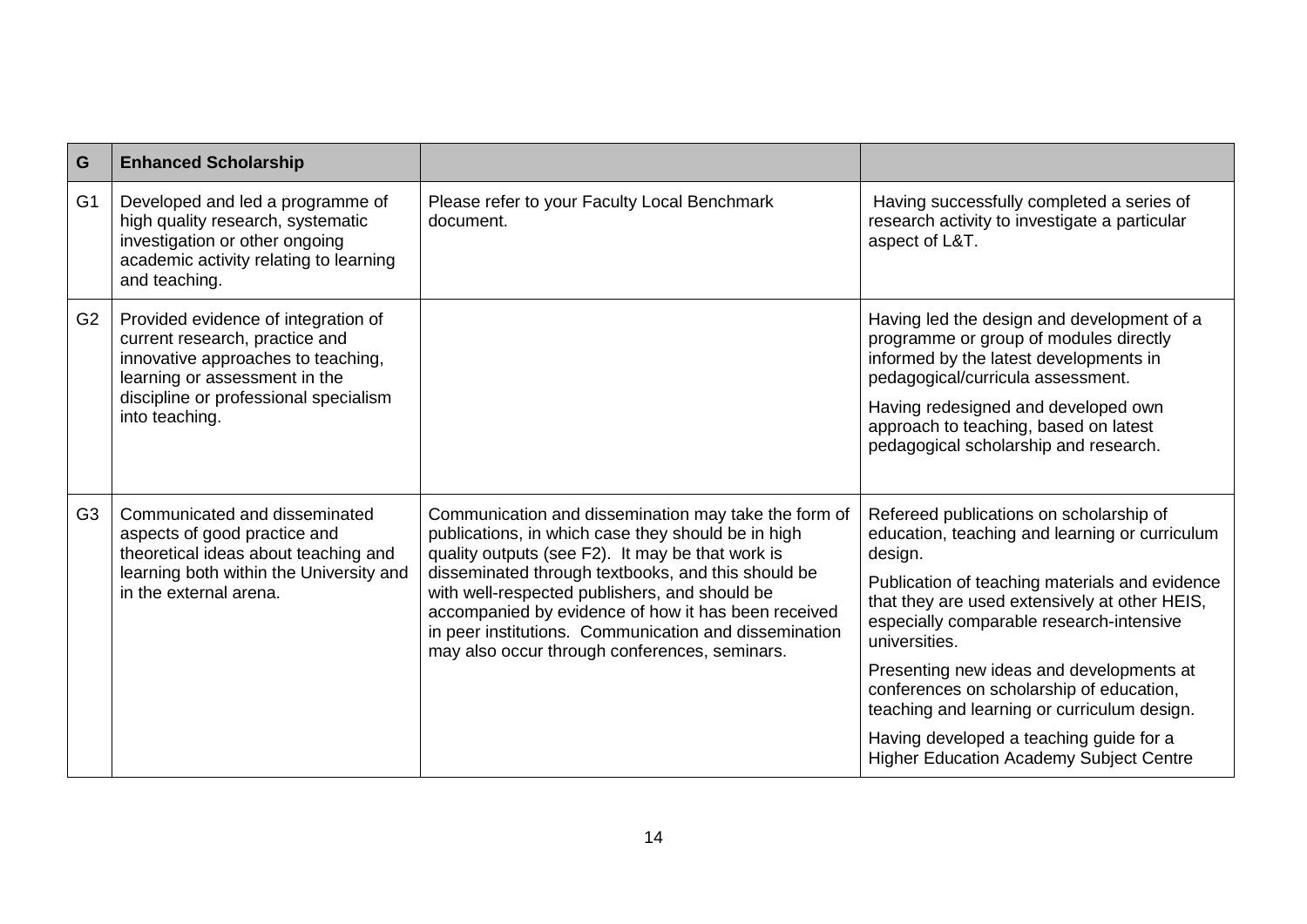| G <sub>4</sub> | An emerging national profile within<br>pedagogy or subject area.                                                                                                                               | If you have evidence of an emerging national profile in<br>both pedagogy and the subject area, both should be<br>included.<br>Evidence can include examples which demonstrate the<br>importance of your workload                                                                                                                                                                 | Having given a number of invited presentations<br>at national conferences.<br>Having received regular invitations to speak at<br>L&T events at other HEIs or through the Higher<br><b>Education Academy.</b>                                                                                                                                                                                                                                                                 |
|----------------|------------------------------------------------------------------------------------------------------------------------------------------------------------------------------------------------|----------------------------------------------------------------------------------------------------------------------------------------------------------------------------------------------------------------------------------------------------------------------------------------------------------------------------------------------------------------------------------|------------------------------------------------------------------------------------------------------------------------------------------------------------------------------------------------------------------------------------------------------------------------------------------------------------------------------------------------------------------------------------------------------------------------------------------------------------------------------|
| G <sub>5</sub> | Contributed to the development of<br>external networks and contacts to<br>facilitate discussion or application of<br>pedagogical developments.                                                 | Evidence should demonstrate that you are more than<br>just participating in a group or network. However, it is<br>not intended to be about setting up new groups and<br>networks when the need has not been identified. In<br>many cases, this may be about having involvement in<br>existing groups or networks, but actively assisting in<br>their development or advancement. | Developing networks supporting pedagogical<br>development and innovation in the subject<br>area/HE.<br>Developing relationships with external clients<br>to curriculum design for executive education or<br>CPD.<br>Being involved in subject networks of Higher<br>Education Academy. Also setting up groups<br>within these to examine pedagogical practises.<br>Internally influencing curriculum design - e.g.<br>work with other areas to develop curriculum<br>design. |
| G <sub>6</sub> | Played an active and significant role in<br>the strategic development of the<br>curriculum, and/or the development of<br>teaching and learning policy at<br>School/Institute or Faculty level. | Curriculum here is likely to be at programme level, but<br>may be evidence at module or other levels.                                                                                                                                                                                                                                                                            | Having led or strongly influenced<br>developments in L&T within the school,<br>drawing on the current research-based<br>understanding of approaches in L&T.                                                                                                                                                                                                                                                                                                                  |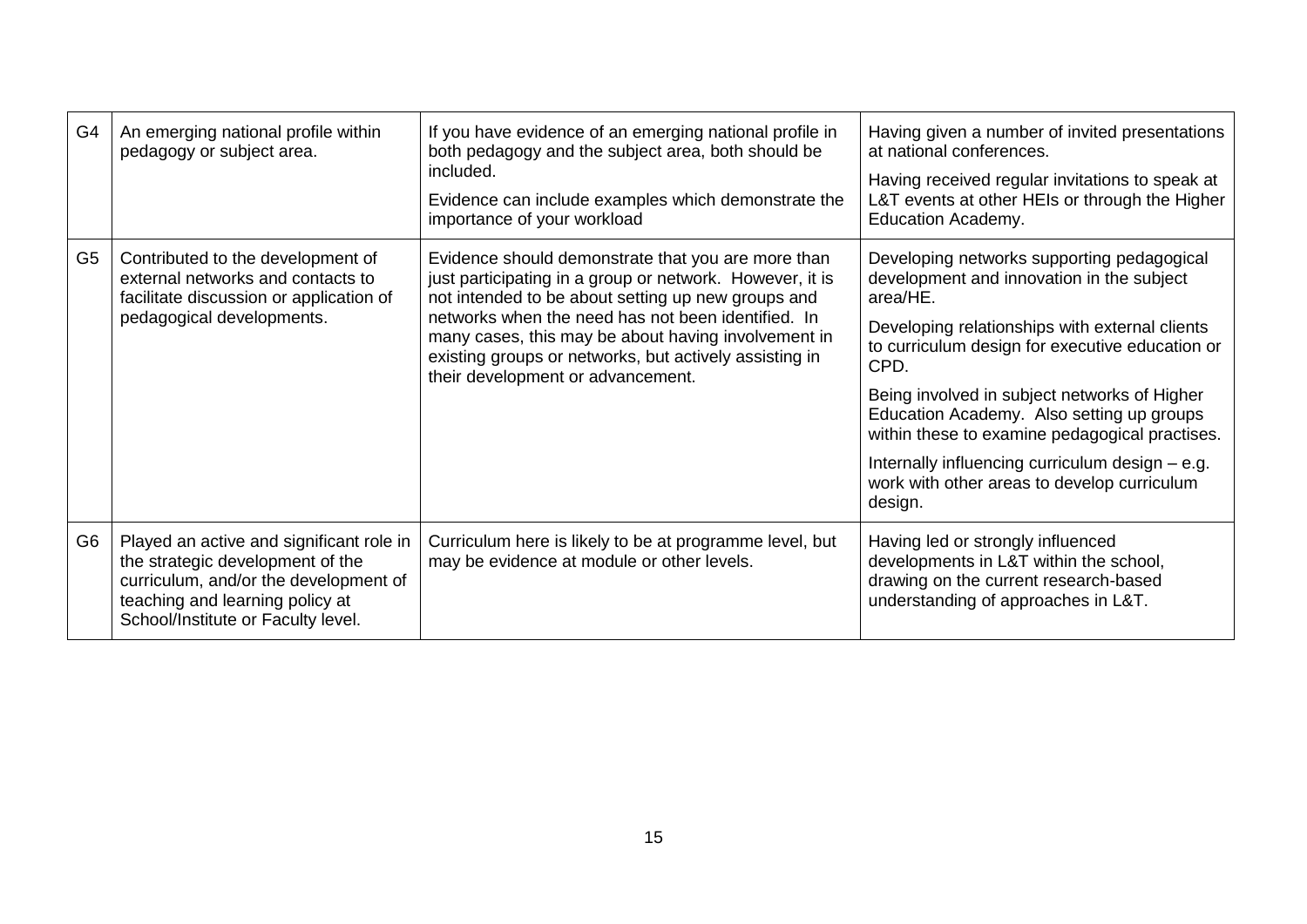| $\vert$ H      | <b>Enhanced Academic Leadership</b>                                                                                                                             |                                                                                                                                                                                      |                                                                                                                                                                                                                                        |
|----------------|-----------------------------------------------------------------------------------------------------------------------------------------------------------------|--------------------------------------------------------------------------------------------------------------------------------------------------------------------------------------|----------------------------------------------------------------------------------------------------------------------------------------------------------------------------------------------------------------------------------------|
| H1             | Provided strategic leadership and<br>direction to a body of people or an<br>area of work.                                                                       | Evidence should demonstrate how you lead people or<br>manage a specific area of work.                                                                                                | Managing a team including setting overall team<br>objectives and ensuring the team is working in<br>line with school and faculty objectives.                                                                                           |
|                |                                                                                                                                                                 |                                                                                                                                                                                      | Having leadership of a committee, group or<br>other decision-making body, that has<br>delegated responsibility to make decisions.                                                                                                      |
|                |                                                                                                                                                                 |                                                                                                                                                                                      | Having involvement in a group which makes<br>recommendations to a parent committee on an<br>issue with on-going impact on the School or<br>Institute.                                                                                  |
|                |                                                                                                                                                                 |                                                                                                                                                                                      | Having involvement in the academic<br>community                                                                                                                                                                                        |
| H <sub>2</sub> | Led the planning and implementation<br>of a significant piece of work<br>impacting on the achievement of the<br>area's objectives, which will have<br>involved: | Evidence may be related to that given in H1. In H1 the<br>focus is on the leadership and management ability, and<br>in H2 is on the process of planning and delivering that<br>work. | Managing a major project, the key activities<br>involved, including the need to resolve<br>problems, deal with competing priorities,<br>identifying and allocating tasks, monitoring key<br>milestones and ensuring deadlines are met. |
|                | agreeing the overall scope and<br>a)<br>standards for what will be<br>delivered; and                                                                            |                                                                                                                                                                                      |                                                                                                                                                                                                                                        |
|                | balancing the needs of different<br>b)<br>groups or stakeholders; and                                                                                           |                                                                                                                                                                                      |                                                                                                                                                                                                                                        |
|                | ensuring the effective resolution<br>$\mathsf{C}$<br>of complex issues, taking into<br>account different factors which<br>impact on the issue being             |                                                                                                                                                                                      |                                                                                                                                                                                                                                        |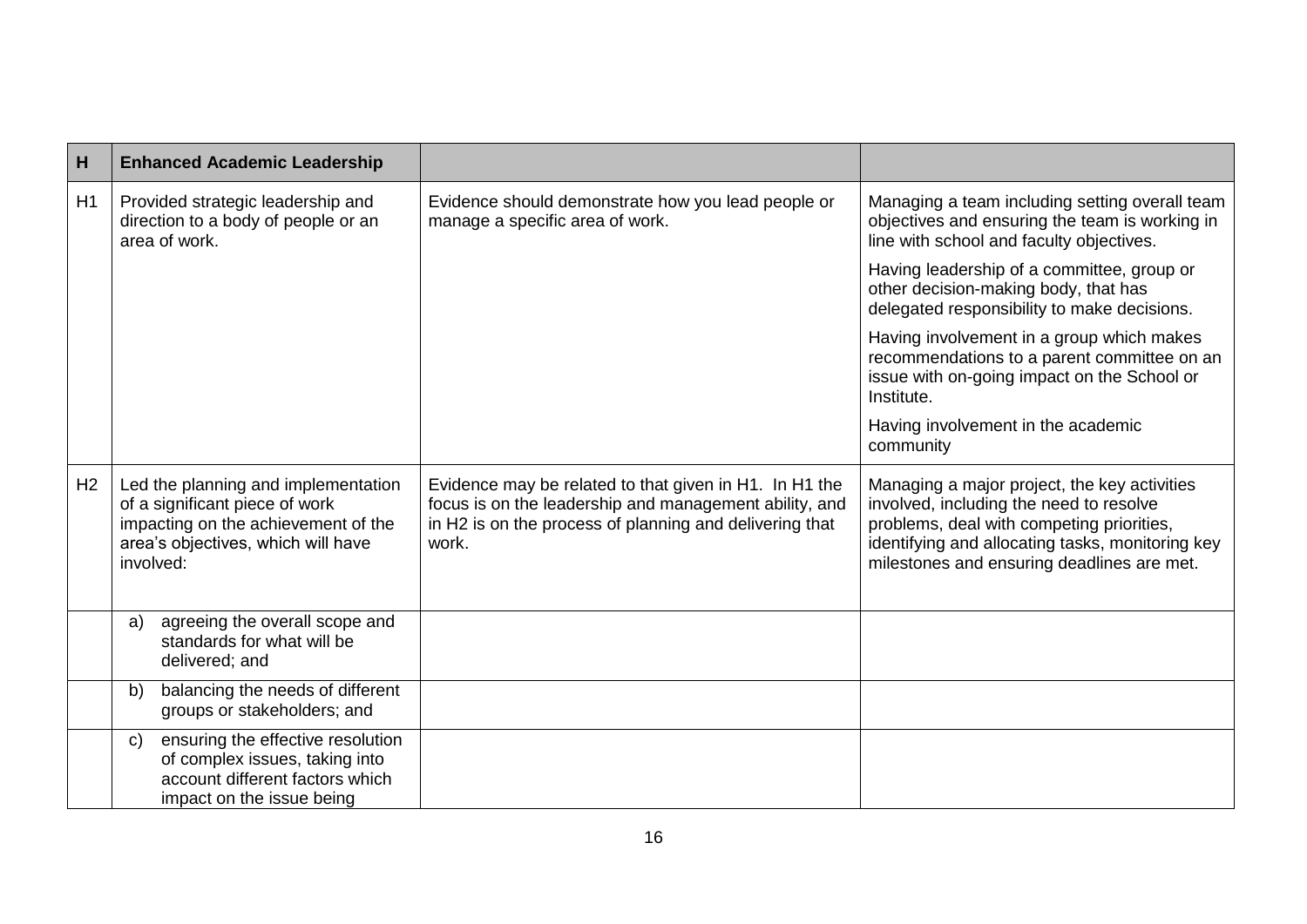|                | considered and anticipating the<br>implications of these and the<br>precedents which may be set;<br>and                |                                                                                                                                                                                                                                          |                                                                                                                                            |
|----------------|------------------------------------------------------------------------------------------------------------------------|------------------------------------------------------------------------------------------------------------------------------------------------------------------------------------------------------------------------------------------|--------------------------------------------------------------------------------------------------------------------------------------------|
|                | reviewing delivery to ensure<br>d)<br>quality and effectiveness is<br>achieved and potential benefits<br>are realised. |                                                                                                                                                                                                                                          |                                                                                                                                            |
| H <sub>3</sub> | Participated in decisions which impact<br>on the strategy of the area, team,<br>subject or discipline.                 | Evidence should demonstrate the type of decisions in<br>which you have participated, and the level of impact<br>that those decisions have had, rather than whether that<br>impact has affected the area, team, subject or<br>discipline. | Being involved in decisions on strategic issues<br>affecting other parts of the University.                                                |
|                |                                                                                                                        |                                                                                                                                                                                                                                          | Leading an investigation or review into a<br>particular aspect of departmental work that<br>leads to proposals for change.                 |
|                |                                                                                                                        |                                                                                                                                                                                                                                          | Being a member of scholarship panel, member<br>of faculty/university panel concerned with<br>academic activity.                            |
| H4             | Liaised and participated in groups or<br>committees to influence strategic<br>requirements and priorities on an on-    | Evidence should demonstrate that through your<br>involvement you have strongly contributed or influenced<br>the strategic direction of the work of groups/committees.                                                                    | Having systematic involvement in the school<br>L&T committee with active engagement to<br>influence the strategic direction of their work. |
|                | going basis.                                                                                                           |                                                                                                                                                                                                                                          | Actively contributing to strategy at faculty and<br>University level through working groups and<br>formal committees.                      |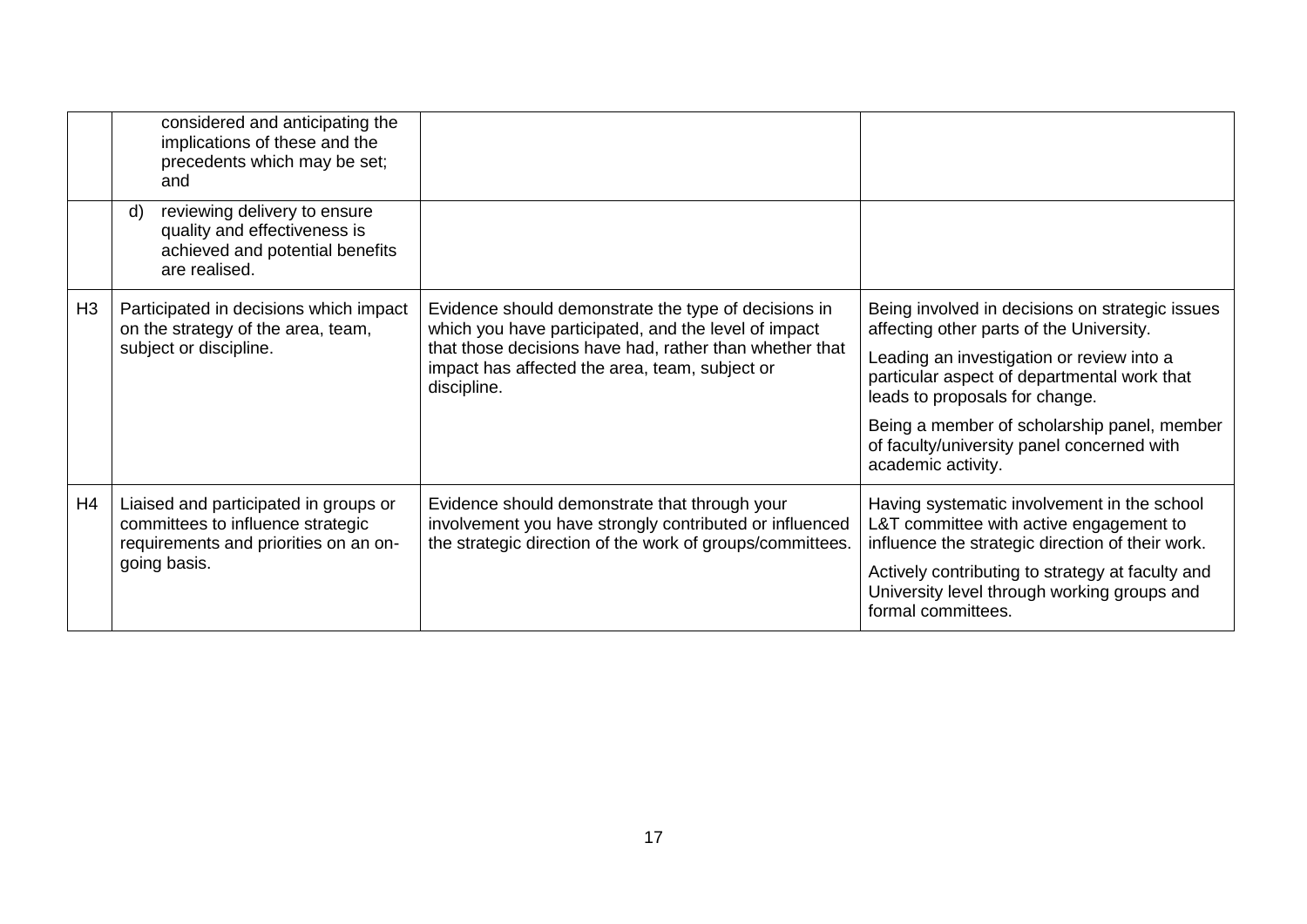| $\vert$ 1 | <b>Enterprise and Knowledge Transfer</b>                                                                                                                               |                                                                                                                                                                                                                                     |                                                                                                                                                                                               |
|-----------|------------------------------------------------------------------------------------------------------------------------------------------------------------------------|-------------------------------------------------------------------------------------------------------------------------------------------------------------------------------------------------------------------------------------|-----------------------------------------------------------------------------------------------------------------------------------------------------------------------------------------------|
| $\vert$ 1 | Led the integration of academic activity<br>with EKT through the strategic direction<br>and planning of EKT initiatives.                                               | Evidence should be around leading the integration<br>of research and/or teaching with knowledge<br>transfer by planning KT activity that will impact on,<br>for example, business, industry, the arts, public or<br>social sectors. | Obtaining follow-on funds to transfer the<br>outcomes of research to an external party                                                                                                        |
|           |                                                                                                                                                                        |                                                                                                                                                                                                                                     | Commercial exploiting or adapting research<br>results or teaching materials through patent,<br>licence, spin-out company formation, engagement<br>with University technology transfer company |
|           |                                                                                                                                                                        |                                                                                                                                                                                                                                     | Undertaking public, social, arts sector adoption of<br>policy-related or other work.                                                                                                          |
|           |                                                                                                                                                                        |                                                                                                                                                                                                                                     | Collaboration with high profile arts groups such as<br>Opera North.                                                                                                                           |
|           |                                                                                                                                                                        |                                                                                                                                                                                                                                     | Working with community based group e.g. local<br>charities.                                                                                                                                   |
| 12        | Influenced key parties within the University                                                                                                                           | This criterion relates to working with others across<br>the Faculty and/or the University to bring about<br>EKT related changes/developments and promote<br>engagement in EKT activity.                                             | Being part of a University KT working group.                                                                                                                                                  |
|           | to ensure that mechanisms are in place to<br>exploit fully the potential benefits of EKT<br>activity.                                                                  |                                                                                                                                                                                                                                     | Speaking at University KT for a or events to<br>promote EKT.                                                                                                                                  |
|           |                                                                                                                                                                        |                                                                                                                                                                                                                                     | Mentoring or training other staff (to become)<br>involved in EKT.                                                                                                                             |
| 13        | Established contacts and networks to align<br>external needs and internal expertise, and<br>of having influenced the creation and<br>development of EKT opportunities. | Evidence should demonstrate that you play a major<br>role in forming, developing and managing<br>networks/groups around EKT.                                                                                                        | Setting up a regional or national group to promote<br>collaboration, for example to secure funding for<br>EKT activities or to build relationships for future<br>activities.                  |
|           |                                                                                                                                                                        |                                                                                                                                                                                                                                     | Liaising with schools to help to develop a<br>sustained programme of public<br>promotion/awareness of EKT activities across the<br>local community.                                           |